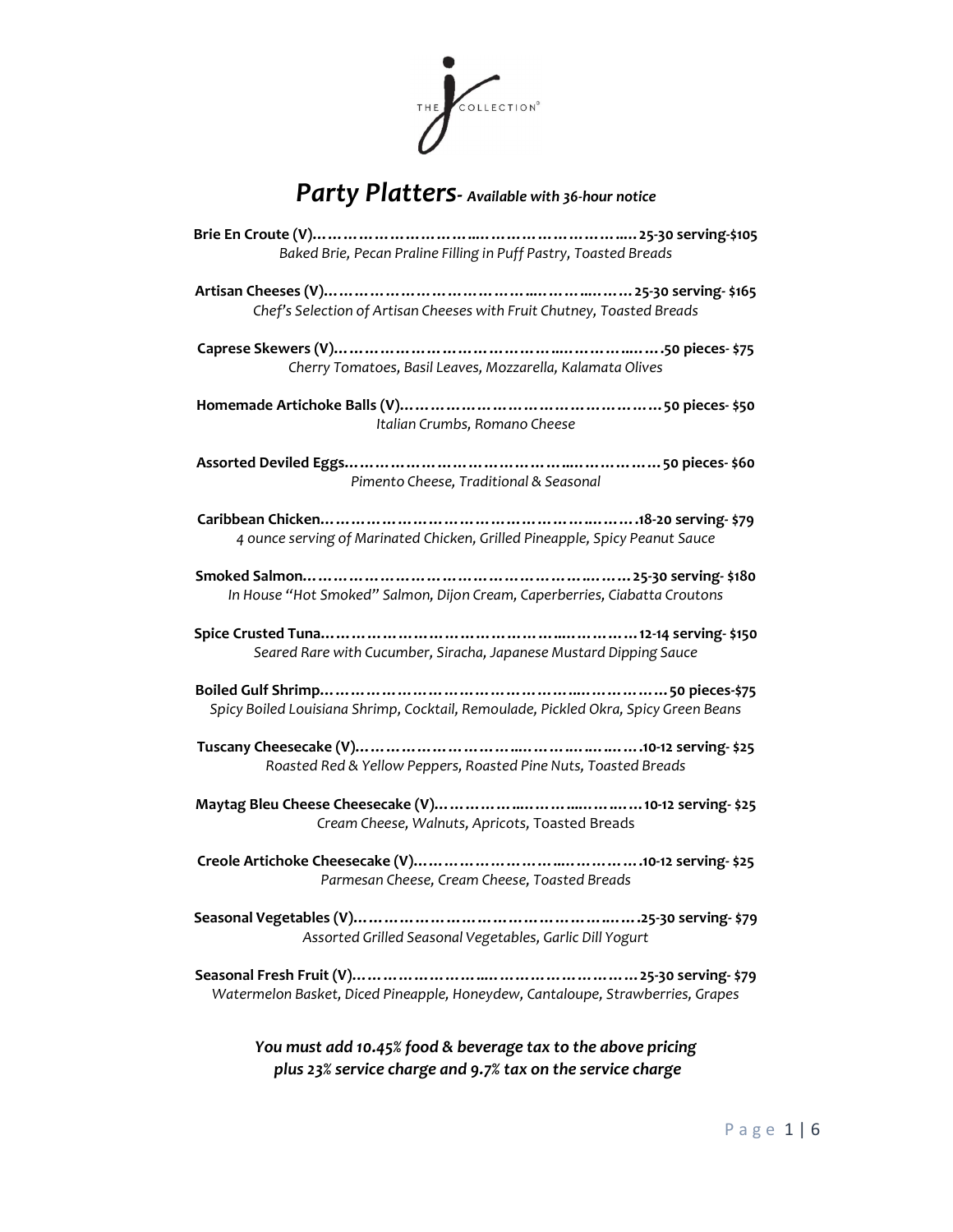| THE COLLECTION                                                                   |
|----------------------------------------------------------------------------------|
| $\rho$ ipS- Available with 36-hour notice                                        |
| Crabmeat, Green Onion, Cream Cheese, Monterey Pepper Jack Cheese, Toasted Breads |
| Crawfish Tails, Brie, Green Onion, Red peppers, Cream Cheese, Toasted Breads     |
| Lump Crabmeat, Artichoke, Cream Cheese and Creole Spices, Toasted Breads         |
| Tomato, Feta, Kalamata Olives, Garlic Pita Chips                                 |
| Spinach, Artichoke Hearts, Garlic Pita Chips                                     |
| <b>Entrées</b> - Available with 36-hour notice                                   |

Shrimp and Grits………………………………...……………………….serves 18-20- \$115 Gulf Shrimp, Peppers, Onions, Garlic and Smoked Tomato, Served with Creamy Grits. 6 ounce serving portions

Chicken and Shrimp…………………………………...………………...serves 18-20- \$99 Grilled Marinated Chicken Breast, Topped with Jumbo Grilled Gulf Shrimp, Fresh Spinach & Tomato Garlic Lemon Butter. 6 ounce serving portions

| Includes Rice                                                             |  |
|---------------------------------------------------------------------------|--|
|                                                                           |  |
|                                                                           |  |
| Jambalaya with Chicken, Sausage and ShrimpHalf- \$55, Full- \$115         |  |
| Comes with Mayonnaise & Creole Mustard and French Bread. Makes 10 Po-Boys |  |

Half Pan serves 12-15 people Full Pan serves 15– 35 people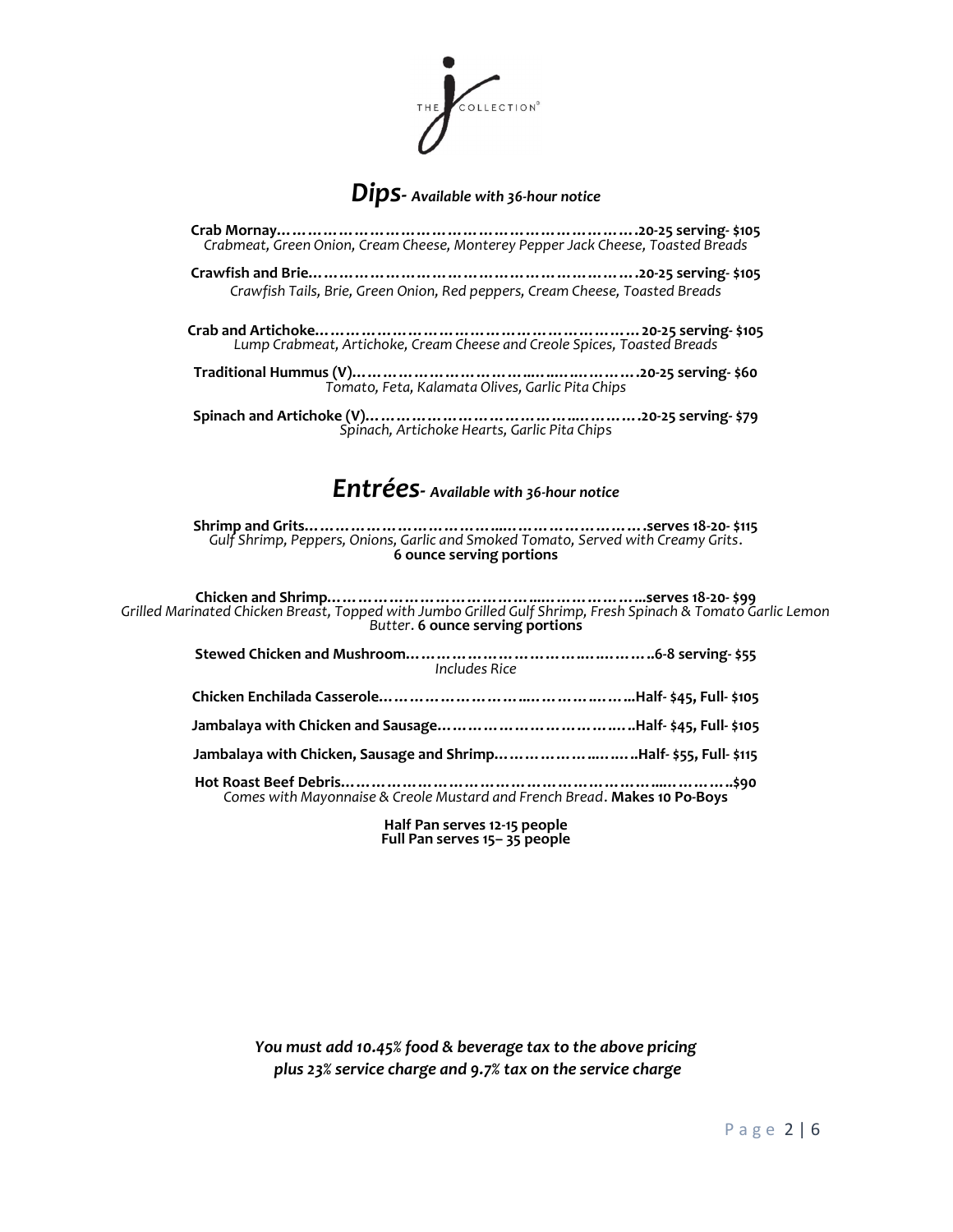

### Sandwiches- Available with 36-hour notice

Classic Finger Sandwiches…………………………………………………..……...50- \$45, 100- \$79 Roasted Turkey with Lemon Caper Aioli, Baked Ham with Honey Mustard Spread & Garlic Stuffed Roast Beef with Horseradish Cream. All on White and Wheat Breads.

Petite Salad Sandwiches…………………………………………...…….………....50- \$39, 100- \$79 Egg Salad, Chicken Salad and Tuna Salad on White and Wheat Breads

Petite Croissant Sandwiches………………………………………...……………………….50- \$85 Roasted Turkey with Lemon Caper Aioli, Baked Ham with Honey Mustard Spread & Roast Beef with Horseradish Cream

Petite Croissant Salad Sandwiches………………………………………………..………...50- \$85 Egg Salad, Chicken Salad and Tuna Salad

Petite Gourmet Croissant Sandwiches…………………………………………..………….50- \$115 Shrimp Remoulade, Chicken Waldorf Salad & Grilled Vegetables with Boursin

Mini Po-Boys…………………………………………………………………..……………...50- \$75 Combination of Roasted Turkey, Baked Ham, and Roast Beef on French Bread. Dressed with Mayo, Lettuce and Tomato

Mini Muffulettas……………………………………………………………..……………….50-\$80 Baked Ham, Genoa Salami, and Provolone Cheese, topped with Homemade Olive Salad, Served on an Italian Roll

### Wraps- Available with 36-hour notice

Caribbean Chicken

Marinated Chicken Breast with Shredded Carrots, Purple Cabbage, Spring Mix, Spicy Peanut Sauce

Thai Shrimp

Grilled Chili Lime Shrimp, Greens, Carrots, Cucumbers, Crispy Noodles, Peanut Vinaigrette

Mango Pork

Pork Tenderloin, Purple Cabbage, Cucumber, Greens, Mango Mayonnaise

Blackened Steak Romaine, Tomato, Pickled Onion, Bleu Cheese Vinaigrette

Muffuletta

Genoa Salami, Smoked Ham, Provolone, Swiss, Homemade Olive Salad, Greens

#### Mediterranean Vegetable (V)

Mixed Greens, Tomatoes, Black Olives, Marinated Artichoke, Fresh Mozzarella, Cucumber, White Balsamic, Extra Virgin Olive Oil, Pesto Spread

> Choose three wraps for a platter of 27 pieces  $$90.00$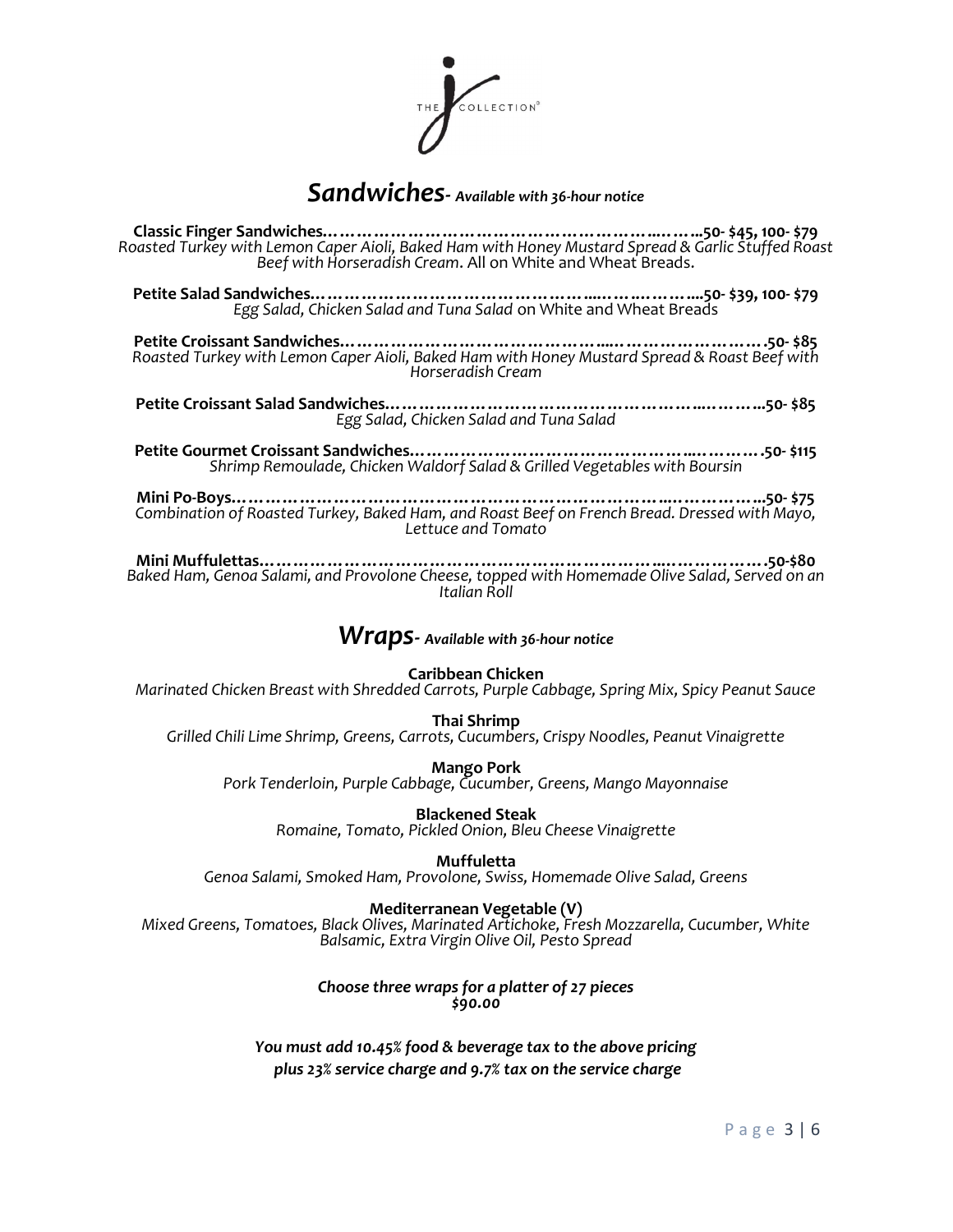

## Pinwheels- Available with 36-hour notice

Assorted flavors of large flour tortillas filled, rolled, and cut into bite size appetizers

| .50 pieces- \$90                                                                                      |
|-------------------------------------------------------------------------------------------------------|
| Shrimp Remoulade Salad                                                                                |
| Smoked Salmon<br>.50 pieces- \$90<br>Flaked House Smoked Salmon, Herb Cream Cheese, Capers, Red Onion |
| Muffuletta<br>50 pieces- \$60                                                                         |
| 50 pieces- \$60<br>Lemon chicken, Basil Pesto, Bacon, Lettuce, Tomato                                 |
| .50 pieces- \$50<br>Seasonal Grilled Vegetables, Hummus                                               |
| Kids Assorted<br>.50 pieces- \$30<br>Ham & American Cheese, Turkey & Bacon                            |
| معمن ممدودا الممرم مامط                                                                               |

### Salads and Dressings- Available with 36- hour notice

House Salad (V) …………………………………………………………Medium- \$30, Large- \$55 Mixed Greens, Grape Tomatoes, Cucumbers, Housemade Croutons, choice Dressing

 Caesar Salad ………………………………………………..…………...Medium- \$45, Large- \$79 Homemade Caesar Dressing , Parmesan Cheese, Croutons

 Celebration Salad (V)………………………………….………………..Medium- \$45, Large- \$99 Mixed Spring Greens, Sundried Tomatoes, Golden Raisins, Walnuts, Bleu Cheese, & Pepper Jelly Vinaigrette

 Mediterranean Salad (V)……………………………………………….Medium- \$39, Large- \$79 Mixed Greens, Feta, Kalamata Olives, Cucumber & Red Onion Red Wine Vinaigrette

 Thai Shrimp Salad………………………………………..…………….Medium- \$69, Large- \$120 Mixed Greens, Grilled Sesame Ginger Shrimp, Mint, Basil, Cilantro, Jicama, Cucumbers, Carrots, Chili Peanut Dressing, Crispy Noodles

 Spicy Boiled Shrimp and Rice Noodle Salad…………….…..………..Medium- \$69, Large- \$120 Marinated Carrots, Red Onion, Cucumber, Crushed Peanuts, Cilantro, Basil, Soy Lime Vinaigrette & Siracha

 Mediterranean Pasta Salad (V)…………………………………...…...Medium- \$49, Large- \$90 Pasta Shells, Ripe Tomatoes, Cucumber, Black Olives, Red Onion, Feta Cheese, Balsamic Vinaigrette

 Salad Dressing……………………………………………….…………………………..1 pint, \$9 Remoulade, Bleu Cheese, Ranch, Balsamic Vinaigrette, Pecan Vinaigrette, Caesar, Pepper Jelly Vinaigrette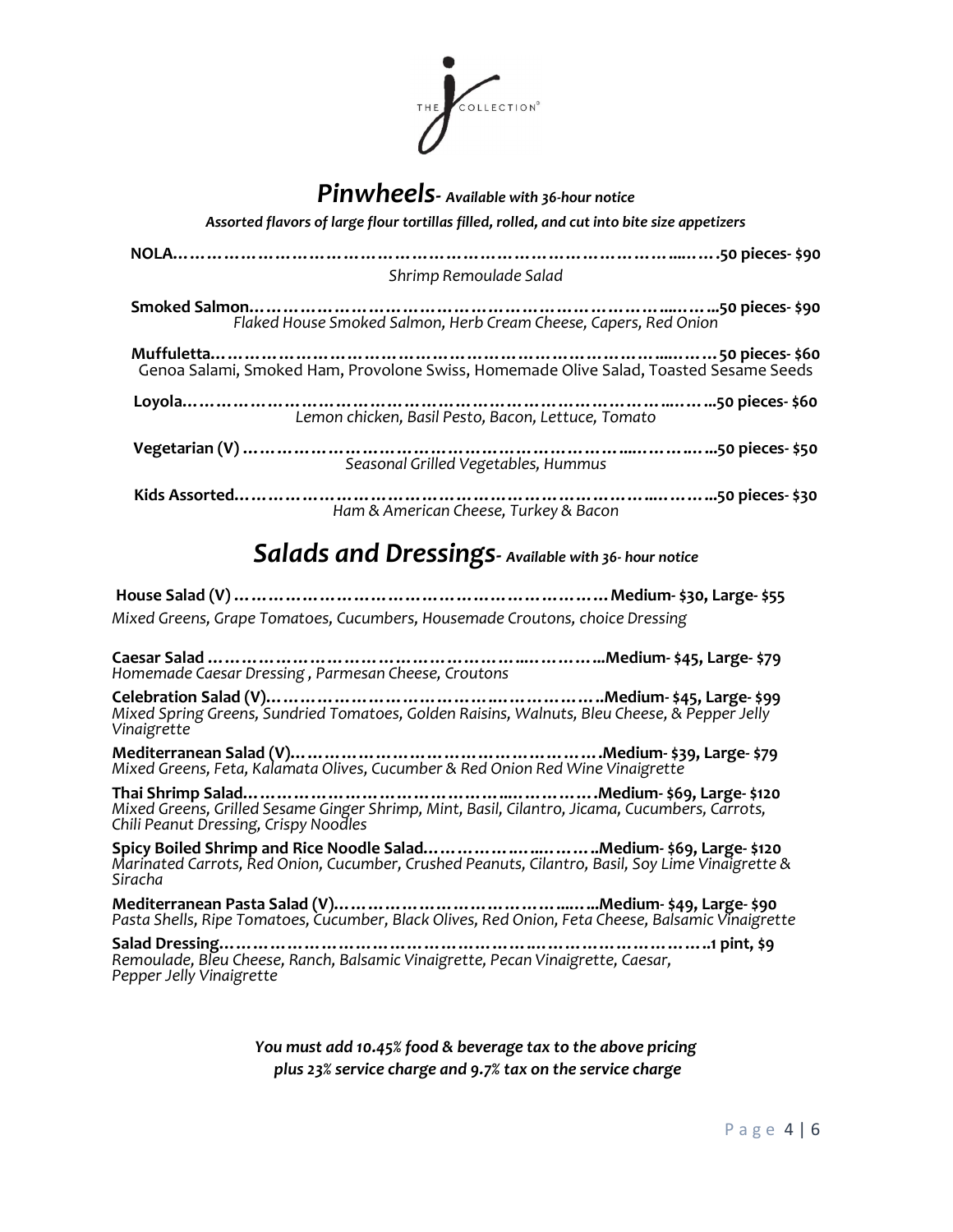

#### Medium serves 12-15 people Large serves 30-35 people To Add Chicken– Medium-\$25, Large-\$49 To Add Shrimp– Medium- \$45, Large- \$90

# Pastas- Available with 36-hour notice

| Shrimp and Tasso Maque Choux……………………………………………………Half- \$69, Full- \$115<br>Shrimp, Tasso, Corn, Peppers, Onions, Cream Sauce, Orzo |
|------------------------------------------------------------------------------------------------------------------------------------|
| Crawfish, Cream & Basil, Grated Parmesan Cheese, Cracked Black Pepper, Penne Pasta                                                 |
| Lobster Mac and Cheese<br>Topped with Truffle Bread Crumbs                                                                         |
| Cajun                                                                                                                              |
| Shrimp, Crab, Peppers, Red Onion, Cream Sauce, Penne Pasta                                                                         |
| Chicken, Shrimp, Smoked Sausage, Sweet Peppers, Smokey Tomato Sauce                                                                |
| Baked Lasagna<br>Ground Beef, Red Gravy, Ricotta, Mozzarella, Basil                                                                |
| Panne Chicken Alfredo<br>. Half- \$55, Full- \$105<br>Italian Bread Crumb Chicken, Cream Sauce, Parmesan, Cracked Black Pepper     |
| Ricotta Ravioli (V)<br>Half- \$49, Full- \$99<br>House Smoked Mushrooms, Chives, Chili Flakes                                      |
| Sun Dried Tomato Basil Pesto, Parmesan Cheese, Chili Flakes, Penne                                                                 |
| Pasta Margarita (V)<br>Marinara, Fresh Basil, Mozzarella, Parmesan, Shell Pasta                                                    |
| Half Pan serves 12-15 people<br>Full Pan serves 15-35 people<br>To Add Chicken-Half- \$25 Full- \$40                               |

To Add Chicken– Half- \$25, Full- \$49 To Add Shrimp– Half- \$45, Full- \$90